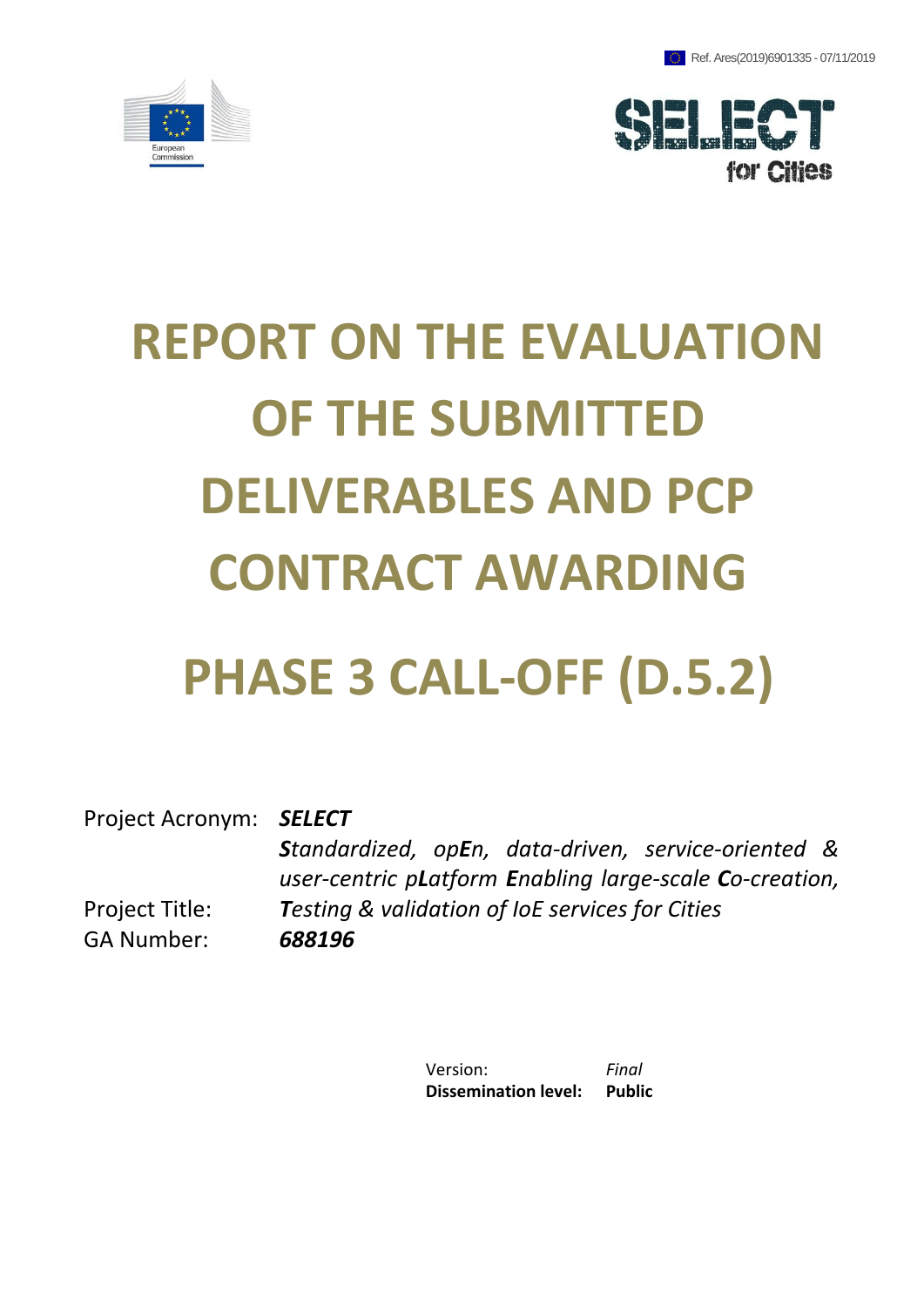



## **Table of Contents**

| <b>Executive Summary</b>                                                                       | 4              |
|------------------------------------------------------------------------------------------------|----------------|
| Submission of call-off Phase 3 Tender Forms<br><b>Eligible Tenders</b><br>Non-eligible Tenders | 5<br>5<br>5    |
| <b>Exclusion Criteria</b>                                                                      | 6              |
| <b>Selection Criteria</b>                                                                      | 6              |
| <b>Compliance Criteria</b>                                                                     | 6              |
| <b>Award Criteria</b>                                                                          | $\overline{7}$ |
| <b>Scoring Model</b>                                                                           | $\overline{7}$ |
| Project management - Evaluation                                                                | 8              |
| Impact on challenge - Evaluation                                                               | 9              |
| Technical quality of the platform                                                              | 10             |
| Commercial feasibility - Evaluation                                                            | 11             |
| Living labs approach                                                                           | 11             |
| Price                                                                                          | 12             |
| Criteria                                                                                       | 12             |
| Evaluation                                                                                     | 12             |
| <b>Contract Awarding</b>                                                                       | 13             |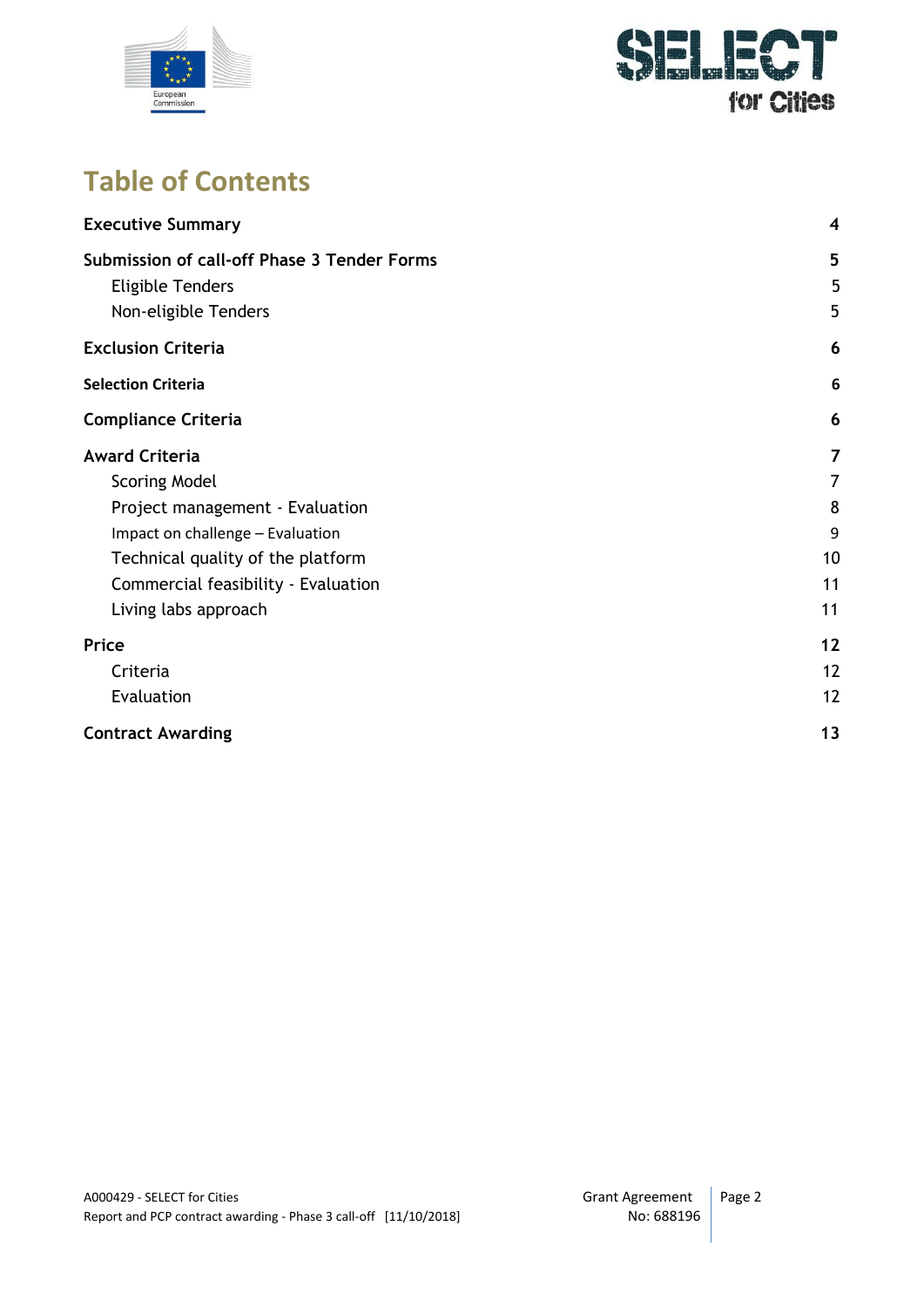



## **Document revision history**

| <b>Revision</b> |                  |                  |            |                         |
|-----------------|------------------|------------------|------------|-------------------------|
| <b>No</b>       | <b>Author</b>    | Organization     | Date       | <b>Work effectuated</b> |
| $\mathbf 1$     | Katrien Lenaert  | <b>Digipolis</b> | 17/09/2018 | Initial draft           |
|                 |                  |                  |            | Final report for        |
|                 | <b>Tech Team</b> | All              | 08/10/2018 | approval                |

## **Approvals for final version**

| Contributor          | Author | Organization                     | Date       |
|----------------------|--------|----------------------------------|------------|
| <b>S4C Tech Team</b> | All    | Digipolis, Forum Virium Helsinki | 09/10/2018 |
| <b>Procurers</b>     |        |                                  |            |
| <b>Steering</b>      |        |                                  |            |
| Committee            | All    | <b>Buyers Group</b>              | 10/10/2018 |

#### **Distribution list**

| Name.                      | Ways to distribute | <b>Comments</b>                   |
|----------------------------|--------------------|-----------------------------------|
| Consortium partners        | Mail               | Draft and finalized versions      |
| <b>European Commission</b> | Mail               | Finalized versions for validation |

## **Abbreviations**

| <b>Abbreviation</b> | <b>Explanation</b>              |
|---------------------|---------------------------------|
| <b>OMC</b>          | <b>Open Market Consultation</b> |
| S <sub>4</sub> C    | <b>SELECT For Cities</b>        |
| <b>IoT</b>          | <b>Internet of Things</b>       |
| <b>IoE</b>          | Internet of Everything          |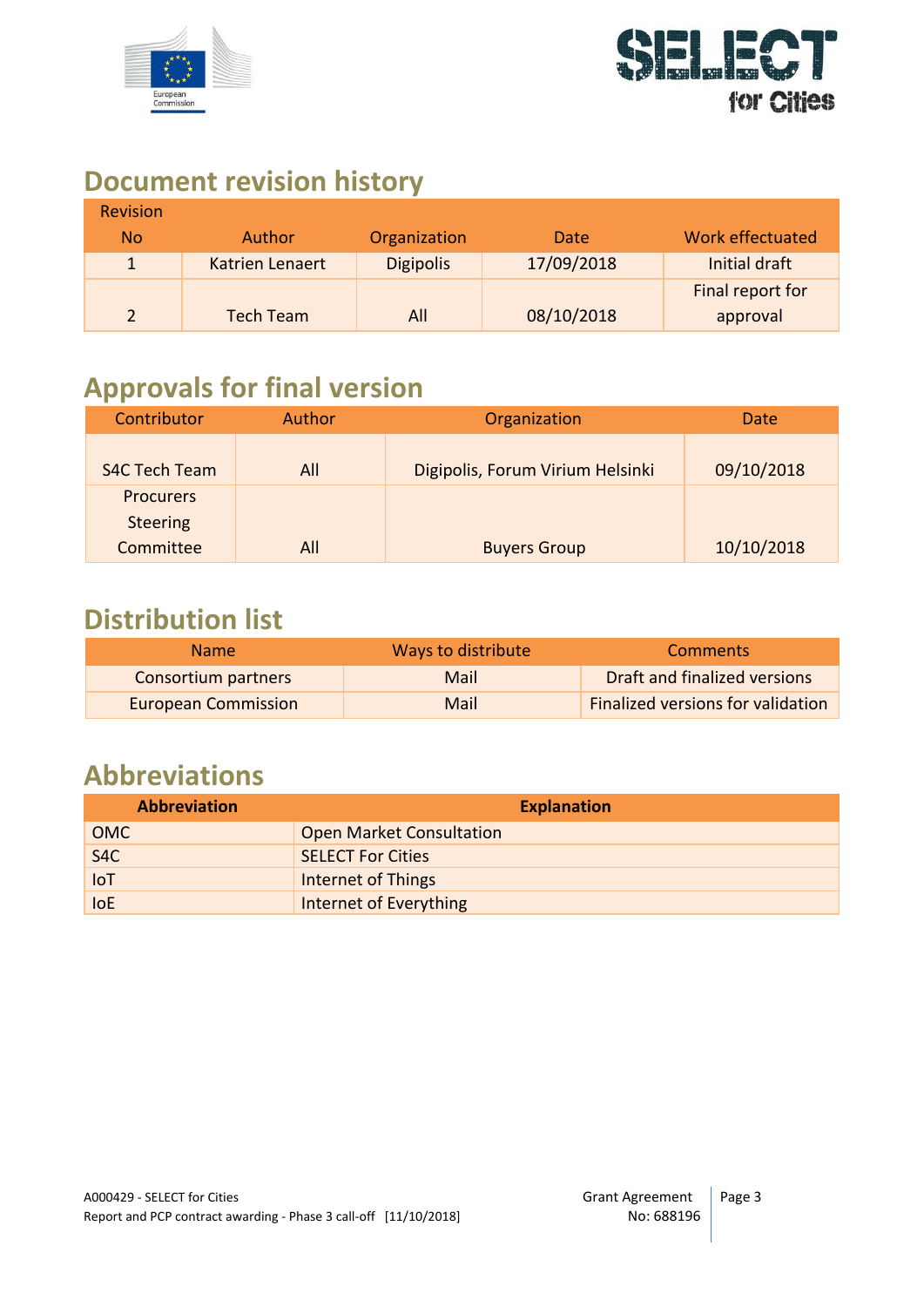



## <span id="page-3-0"></span>**Executive Summary**

This report is a summarized version of the full confidential report on the assessment and scoring of the SELECT for Cities Phase 3 Call-off intended for public dissemination.

The evaluation was carried out on the basis of the Phase 3 Call-off Tender forms submitted by the Contractor's Project teams. The report serves as an overview of the evaluation and as a deliverable for the European Commission. In addition, it will be used as a means to clarify the results to the Tenderers. This document is intended to be made publicly available. A concise version without any company-specific confidential information will be published on the website.

Based on the full evaluation procedure executed by the members of the Select for Cities Buyers Group, 3 Contractors were invited to proceed to Phase 3 of the Select for Cities PCP project:

- Engineering Ingegneria Informatica S.p.A.
- Indra Sistemas S.A.
- University of Florence

5 Contractors submitted a Phase 3 Tender before the deadline of 17 September 2018 10:00 AM:

- Bosonit S.L.
- Engineering Ingegneria Informatica S.p.A.
- Indra Sistemas S.A.
- Martel GmbH
- University of Florence

The submitted Tenders were verified on administrative compliance and compliance criteria during the desk evaluation by the Buyers Group. All 5 Tenders were found eligible for continuing to the technical and financial evaluation which consisted of a desk evaluation by the Buyers Group's technical experts and several group iterations.

Contractors were selected for the next Phase based on the following requirements:

- Threshold reached on all items (Project Management, Impact on Challenge, Technical quality of the platform, Commercial feasibility, Living labs)
- Budget limit respected

A final Go/NoGo session and a confirmation by the Select for Cities Procurers Steering Committee finalized the Call-off Phase 3 evaluation round and resulted in this report.

Based on the full evaluation procedure executed by the members of the Select for Cities Consortium and on the available Phase 3 budget, 3 Tenderers were selected to proceed to Phase 3 of the Select for Cities PCP project:

- Engineering Ingegneria Informatica S.p.A.
- Indra Sistemas S.A.
- University of Florence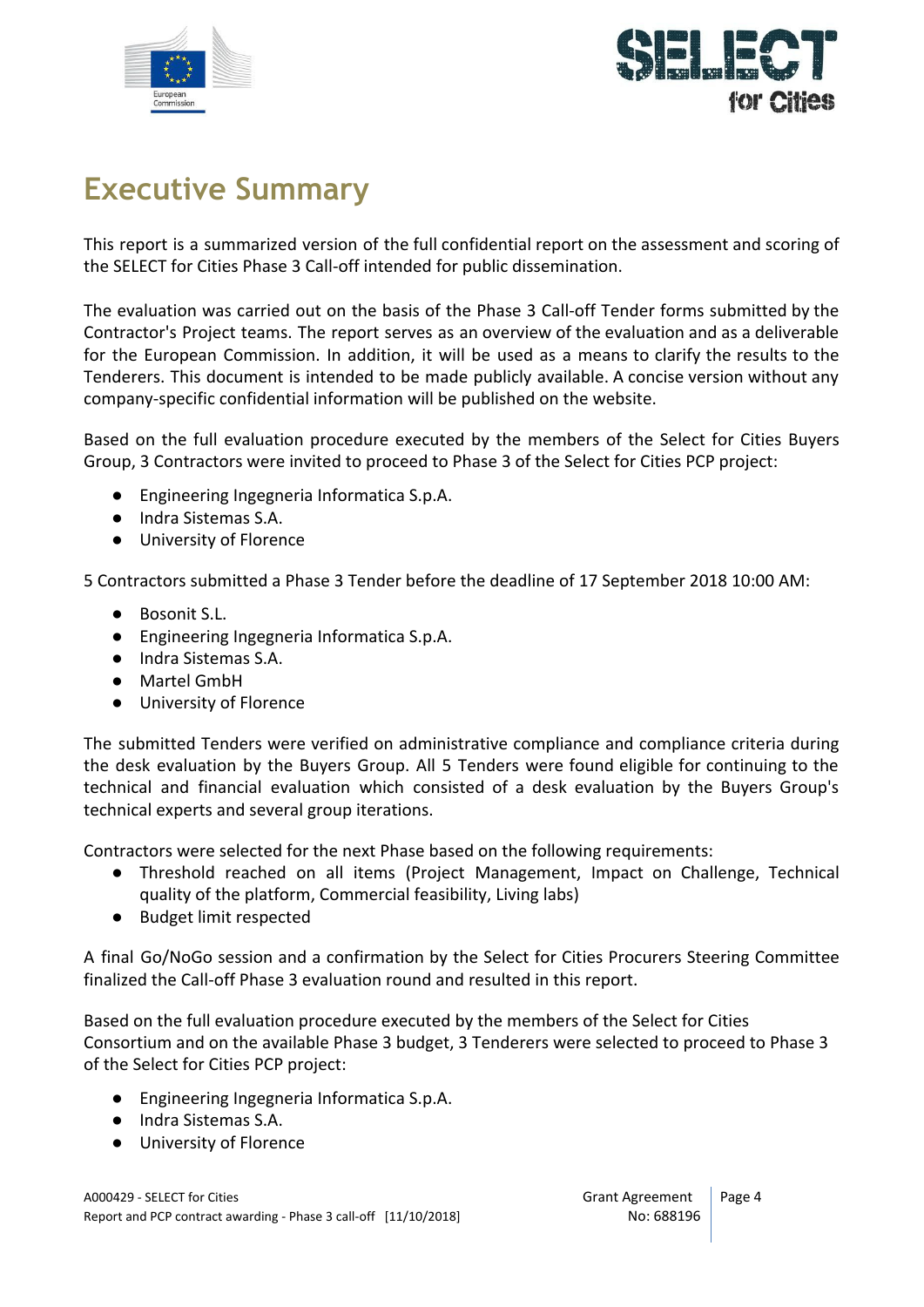



## <span id="page-4-0"></span>**1 Submission of call-off Phase 3 Tender Forms**

5 Contractors submitted a SELECT for Cities Call-off Phase 3 Offer with all relevant and required Templates before the deadline of September 17th 2018:

- Bosonit S.L.
- Engineering Ingegneria Informatica S.p.A.
- Indra Sistemas S.A.
- Martel GmbH
- University of Florence

#### <span id="page-4-1"></span>**1.1 Eligible Tenders**

In order to be eligible Tenders were to be submitted electronically, signed and by means of the predefined Annexes A, E, F and G:

- Annex A General Tender Submission Form
- Annex E Technical Offer Phase 3, including Templates A-I
- Annex F Financial Offer and Cost Breakdown
- Annex G Financial Offer Phase 3

All 5 Contractors submitted a complete, correct and signed Contract. Their Tender Forms were submitted to the subsequent Administrative Evaluation Committee.

#### <span id="page-4-2"></span>**1.2 Non-eligible Tenders**

No Contractors submitted an incomplete and therefore irregular Phase 3 Tender.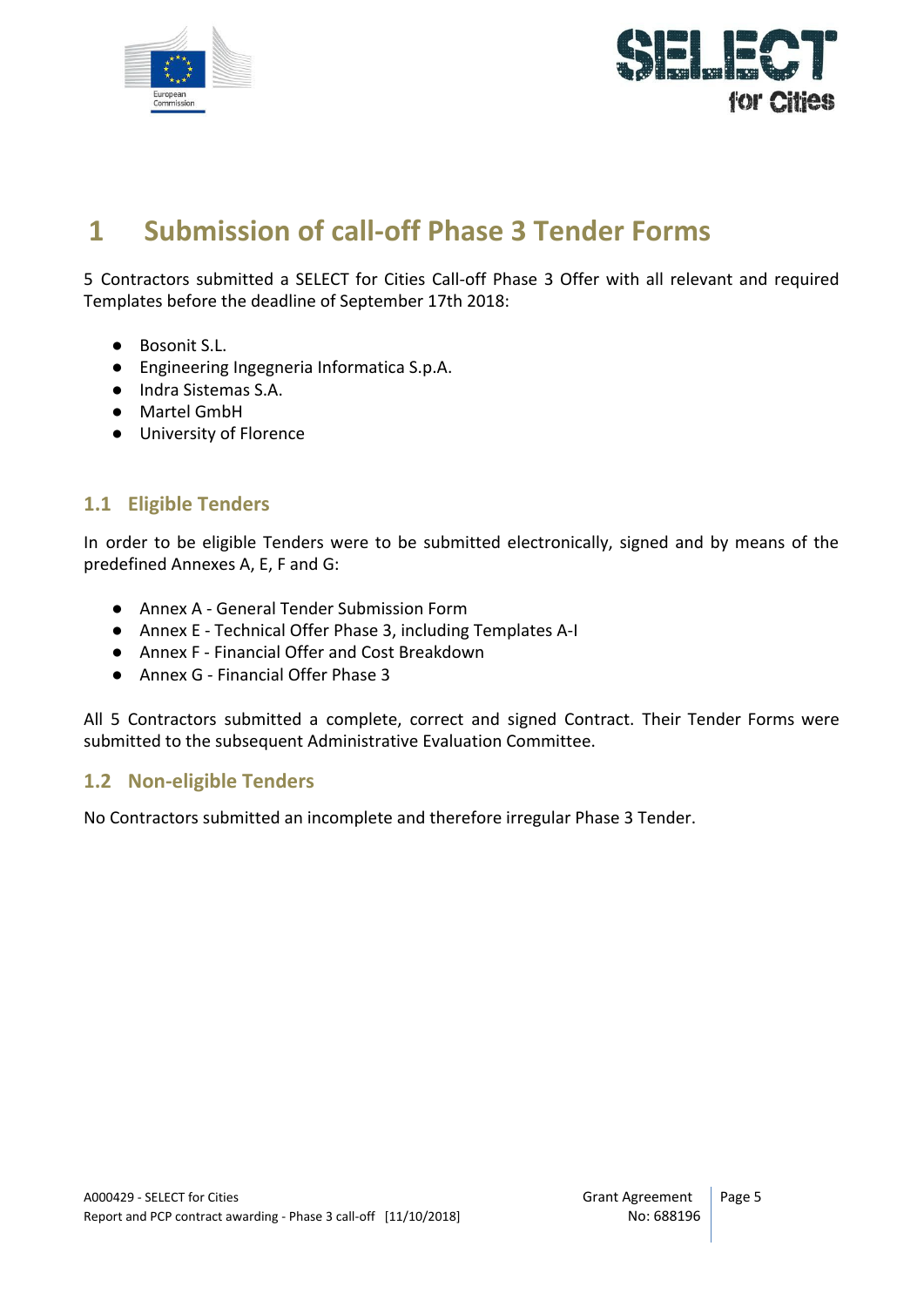



### <span id="page-5-0"></span>**2 Exclusion Criteria**

The exclusion, selection and compliance criteria listed in the Request for Tenders (TD1) were equally applicable in Phase 3. Tenderers were to be excluded if they were no longer non-compliant with one of those criteria.

None of the Phase 3 Tenderers were non compliant to the Exclusion Criteria. Their Tenders were submitted to the Technical and Financial evaluation committees for the assessment and scoring of the Award criteria.

## <span id="page-5-1"></span>**3 Selection Criteria**

The exclusion, selection and compliance criteria listed in the Request for Tenders (TD1) were equally applicable in Phase 32. Tenderers were to be excluded if they were no longer compliant with one of those criteria.

None of the Phase 3 Tenderers were non compliant to the Selection Criteria. Their Tenders were submitted to the Technical and Financial evaluation committees for the assessment and scoring of the Award criteria.

## <span id="page-5-2"></span>**4 Compliance Criteria**

The exclusion, selection and compliance criteria listed in the Request for Tenders (TD1) were equally applicable in Phase 3. Tenderers were to be excluded if they were no longer compliant with one of those criteria.

None of the Phase 3 Tenderers were non compliant to the Compliance Criteria. Their Tenders were submitted to the Technical and Financial evaluation committees for the assessment and scoring of the Award criteria.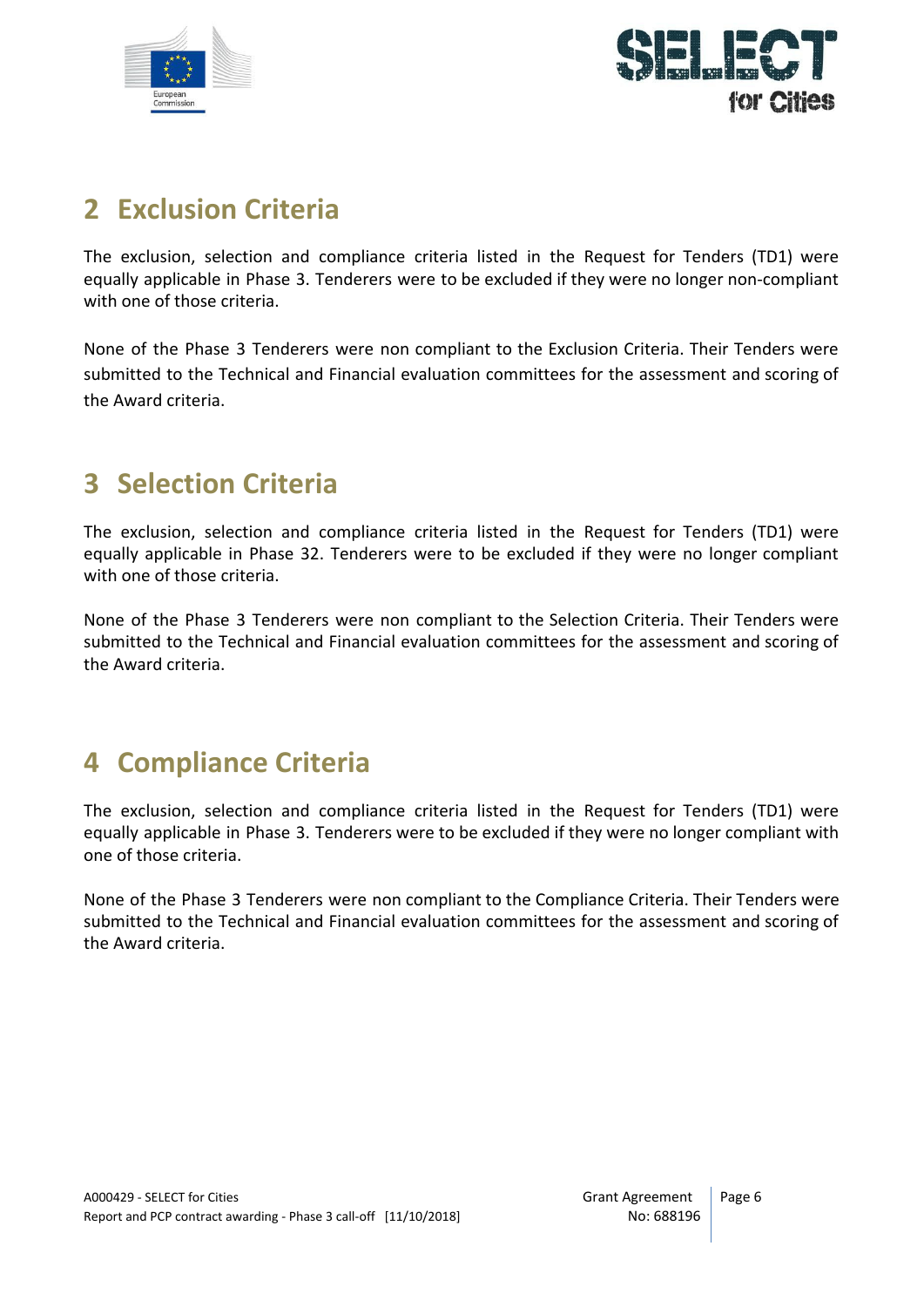



## <span id="page-6-0"></span>**5 Award Criteria**

The Award criteria were used to assess the capacity of the Contractor and the quality of their proposal in terms of Project management, Impact on challenge, Technical quality of the platform, Commercial feasibility, Living labs and Price.

For that purpose Contractors had to complete and submit the templates of Annex E. The were used to assess and score the extent to which a Contractor meets the award criteria.

The Award criteria evaluation was assessed based on the following Annexes:

- Annex E" Technical offer Phase 3 template A
- Annex E" Technical offer Phase 3 template B
- Annex E" Technical offer Phase 3 template C
- Annex E" Technical offer Phase 3 template D
- Annex E" Technical offer Phase 3 template E
- Annex E" Technical offer Phase 3 template F
- Annex E" Technical offer Phase 3 template G
- Annex E" Technical offer Phase 3 template H
- Annex E" Technical offer Phase 3 template I

Only Contractors with the following minimum scores (threshold) were eligible for consideration for a contract:

60% of the maximum number of points for each of the criteria, excluding Price:

- Project Management 10%
- Impact on Challenge 20%
- Technical quality of the platform 15%
- Commercial feasibility 5%
- Living Labs Approach 20%

60% of the maximum number of points for the combined scores, including Price.

Failure to achieve the minimum score for any of the components resulted in the Contractor being excluded from further participation in the PCP.

#### <span id="page-6-1"></span>**5.1 Scoring Model**

The scoring model that was used by the evaluators to assess and score the extent to which a Tender is meeting the award criteria was the same as in TD1, Appendix 4 - Scoring Model for the Award Criteria: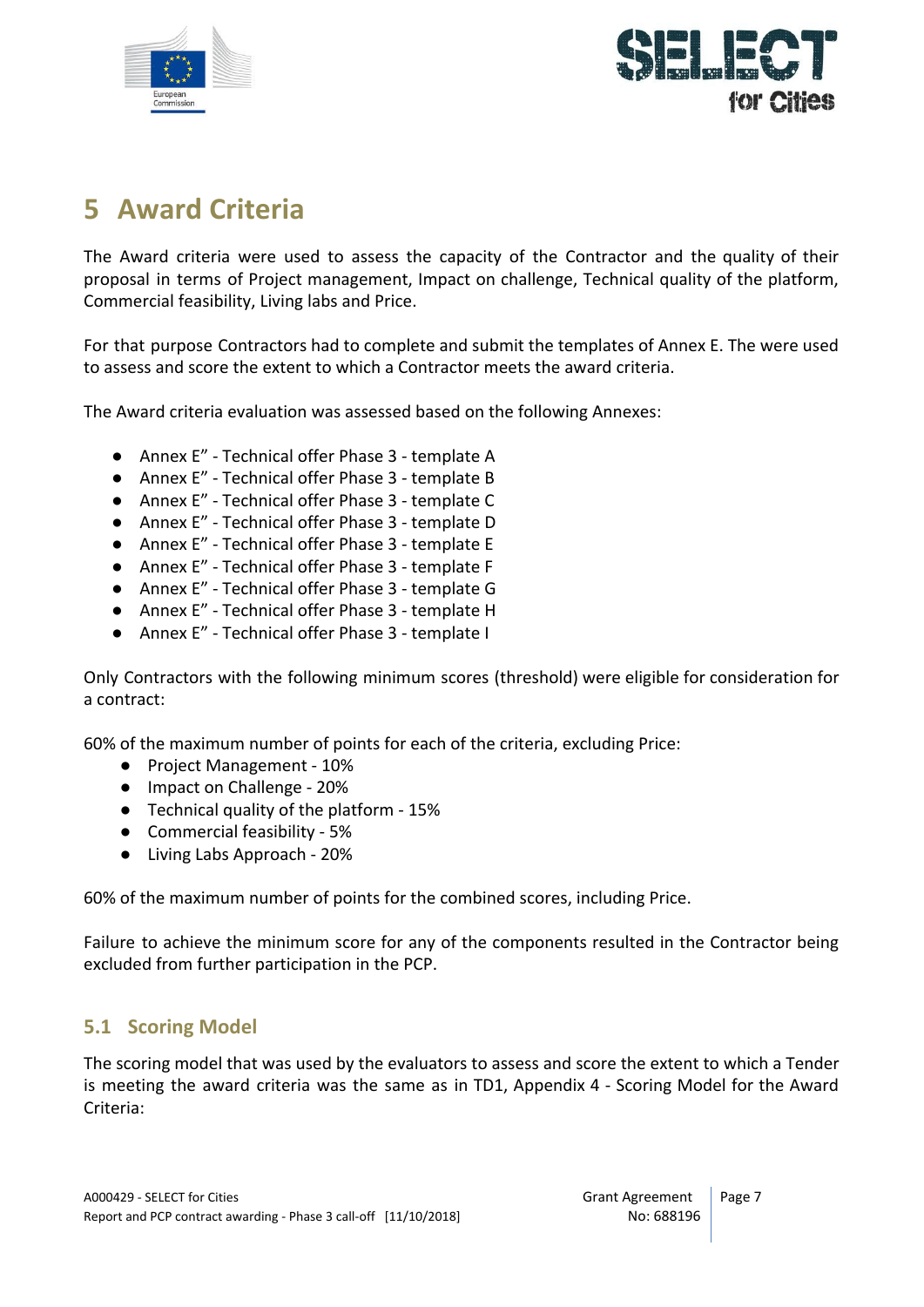



| $\mathbf 0$   | Nonexistent | None of the aspects of the requirement are met.                                                    |  |  |
|---------------|-------------|----------------------------------------------------------------------------------------------------|--|--|
| $\mathbf{1}$  | Very weak   | Multiple important aspects of the requirement are missing.                                         |  |  |
| $\mathcal{P}$ | Weak        | Multiple aspects of the requirement are present, but the provided<br>explanation may not convince. |  |  |
| 3             | Good        | All important aspects are present.                                                                 |  |  |
| 4             | Very good   | All important aspects are present and the provided explanation is very<br>convincing.              |  |  |
| .5            | Excellent   | There is significant added value to the required feature, which is described<br>very convincingly. |  |  |

Table1 . Scoring Model

The Tenderers scores are clarified in the following subsections of the report.

#### <span id="page-7-0"></span>**5.2 Project management - Evaluation**

The Project management evaluation was assessed based on the following Award criteria:

| <b>Award criteria</b>                                                             | <b>Maximum</b><br>points | Total<br><b>Weighting</b> |
|-----------------------------------------------------------------------------------|--------------------------|---------------------------|
| <b>Project Management</b><br>1.                                                   |                          | <b>10%</b>                |
| Feasibility of the Project plan and schedule                                      | 10                       |                           |
| Methodology of the project, including<br>risk<br>management and quality assurance | 10                       |                           |

Table 2 . Project management - Award Criteria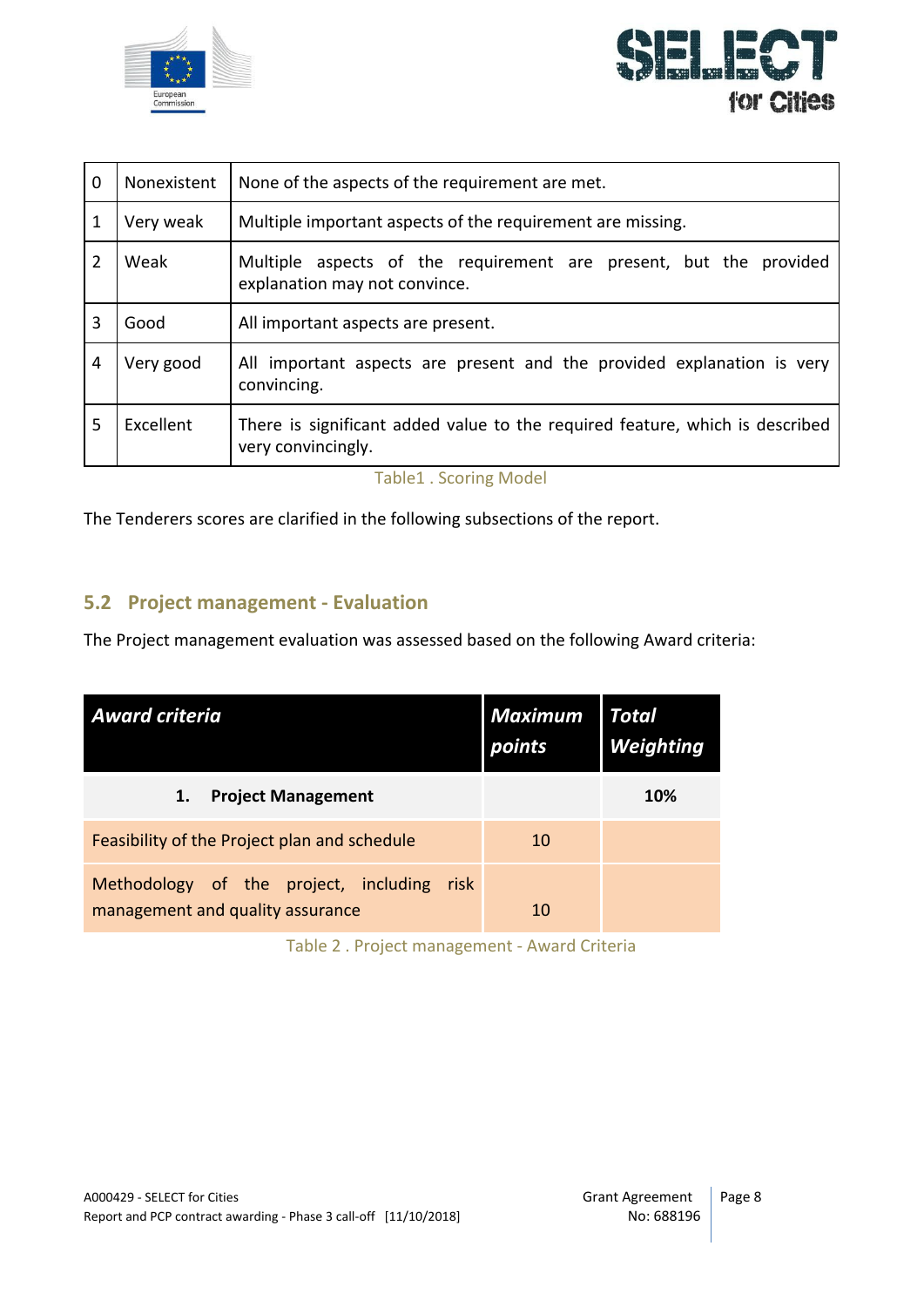



#### <span id="page-8-0"></span>**5.3 Impact on challenge – Evaluation**

The Impact evaluation was assessed based on the following Award criteria:

| <b>Award criteria</b>                                                                                       | <b>Maximum</b><br>points | <b>Total</b><br><b>Weighting</b> |
|-------------------------------------------------------------------------------------------------------------|--------------------------|----------------------------------|
| 2.<br><b>Impact on challenge</b>                                                                            |                          | 20%                              |
| F1: Serve as a City Dashboard                                                                               |                          |                                  |
| F1.1: Demonstrate how the prototype implements<br>a dashboard that fits the basic requirements              |                          |                                  |
| F1.2: Demonstrate<br>the prototype<br>how<br>is<br>innovative in this domain                                | 10                       |                                  |
| F2: Serve as an Open City Platform                                                                          |                          |                                  |
| F2.1: Demonstrate how the prototype implements<br>an Open City Platform that fits the basic<br>requirements |                          |                                  |
| F2.2:<br>Demonstrate how the prototype is<br>innovative in this domain                                      | 10                       |                                  |
| F3: Real Time communication                                                                                 |                          |                                  |
| F3.1: Demonstrate how the prototype implements<br>the basic requirements                                    |                          |                                  |
| F3.2:<br>Demonstrate<br>the<br>how<br>prototype<br><b>is</b><br>innovative is this domain                   | 10                       |                                  |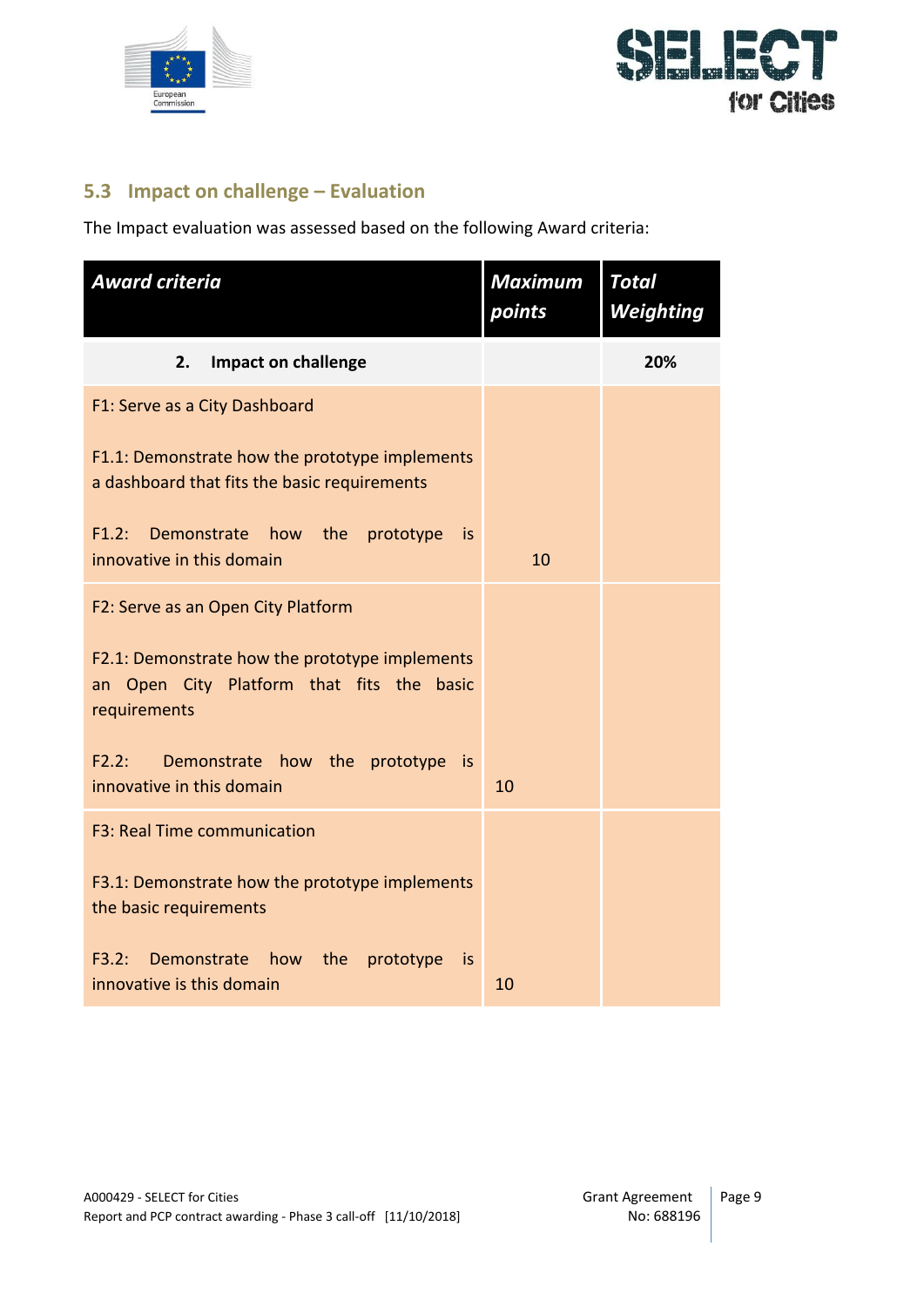



| F4: Data referential                                                     |    |  |
|--------------------------------------------------------------------------|----|--|
| F4.1: Demonstrate how the prototype implements<br>the basic requirements |    |  |
| F4.2: Demonstrate how the prototype is<br>innovative in this domain      | 10 |  |
| F5: Platform                                                             |    |  |
| F5.1: Demonstrate how the prototype implements<br>the basic requirements |    |  |
| F5.2: Demonstrate how the prototype is<br>innovative in this domain      | 10 |  |

Table 3. Impact on challenge – Award Criteria

#### <span id="page-9-0"></span>**5.4 Technical quality of the platform**

The Technical quality evaluation was assessed based on the following Award criteria:

| <b>Award criteria</b>                   | <b>Maximum</b><br>points | <b>Threshold</b> | <b>Total</b><br>Weighting |
|-----------------------------------------|--------------------------|------------------|---------------------------|
| Technical quality of the platform<br>3. |                          |                  | 15%                       |
| Q1: Open Source                         | 10                       | 5                |                           |
| Q2: Open Standards                      | 10                       | 5                |                           |
| Q3: Scalable                            | 10                       | 5                |                           |
| Q4: Robustness                          | 10                       | 5                |                           |
| Q5: Distributed and Decoupled           | 10                       | 5                |                           |
| Q6: Heterogeneous                       | 10                       | 5                |                           |
| Q7: Interoperability                    | 10                       | 5                |                           |
| Q8: Communication with things           | 10                       | 5                |                           |

A000429 - SELECT for Cities<br>Report and PCP contract awarding - Phase 3 call-off [11/10/2018] Crant Agreement Report and PCP contract awarding - Phase 3 call-off [11/10/2018]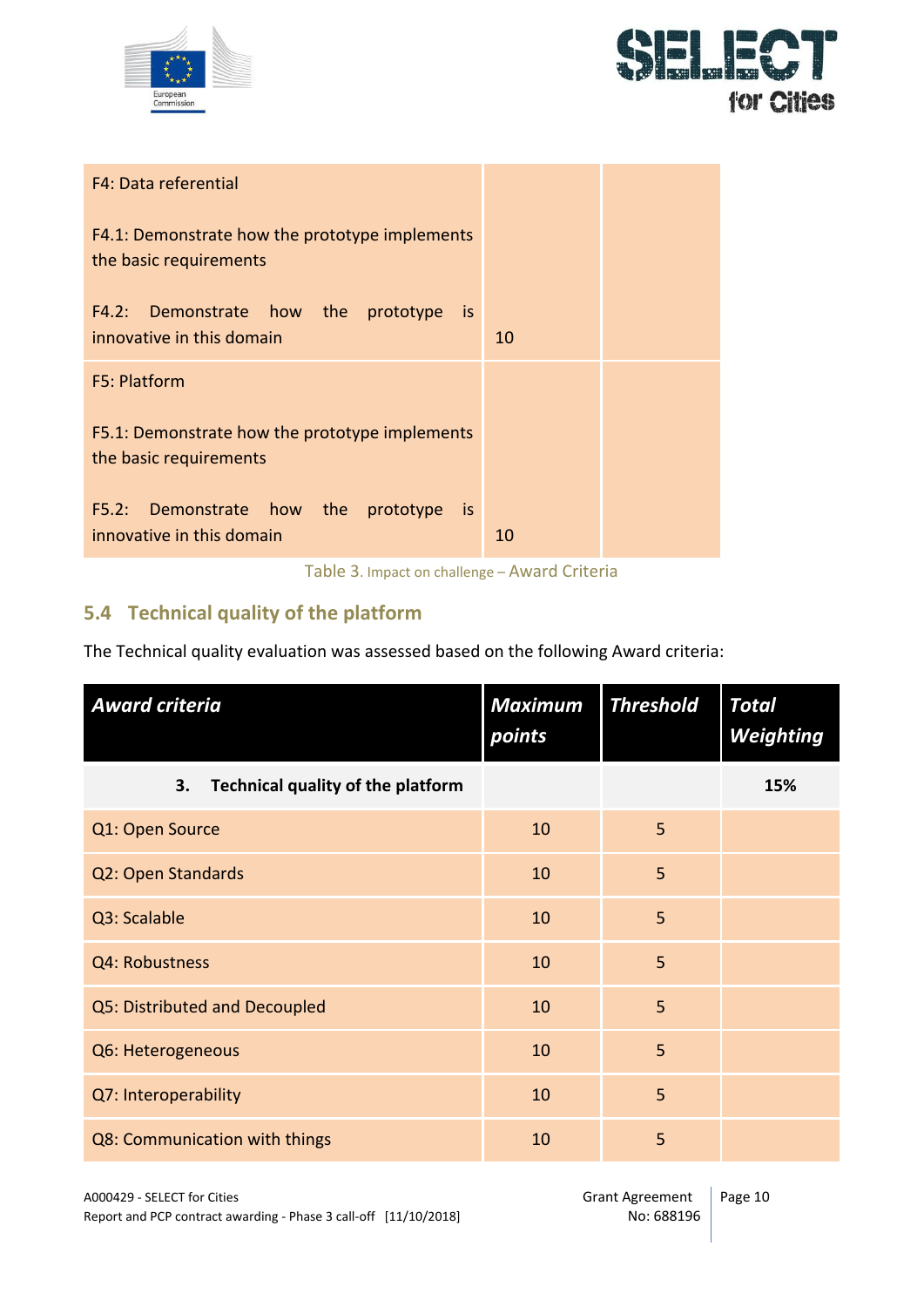



| Q9: Security by design |  |  |
|------------------------|--|--|
| Q10: Privacy by design |  |  |

Table 4. Technical quality of the platform - Award Criteria

#### <span id="page-10-0"></span>**5.5 Commercial feasibility - Evaluation**

The Commercial Feasibility evaluation was assessed based on the following Award criteria:

| <b>Award criteria</b>                                                                                                                                                                                                                         | <b>Maximum</b><br>points | Total<br><b>Weighting</b> |
|-----------------------------------------------------------------------------------------------------------------------------------------------------------------------------------------------------------------------------------------------|--------------------------|---------------------------|
| <b>Commercial feasibility</b><br>4.                                                                                                                                                                                                           |                          | 5%                        |
| Completeness, sense of reality and feasibility of<br>the commercialisation plan including the market<br>analysis and risk management<br>Sense of reality and feasibility of the principles for<br>licensing, pricing, packaging, distribution | 10                       |                           |

#### Table 5. Commercial Feasibility - Award Criteria

#### <span id="page-10-1"></span>**5.6 Living labs approach**

The Living Lab approach evaluation was assessed based on the following Award criteria:

| <b>Award criteria</b>                                                  | <b>Maximum</b><br>points | <b>Total</b><br>Weighting |
|------------------------------------------------------------------------|--------------------------|---------------------------|
| <b>Living Labs</b><br>5.                                               |                          | 20%                       |
| LL1: Running in real-life setting                                      |                          |                           |
| LL1.1: Approach to test the platform with users in<br>the three cities | 10                       |                           |
| LL1.2: Business case                                                   | 10                       |                           |
| LL2: Iterative testing                                                 |                          |                           |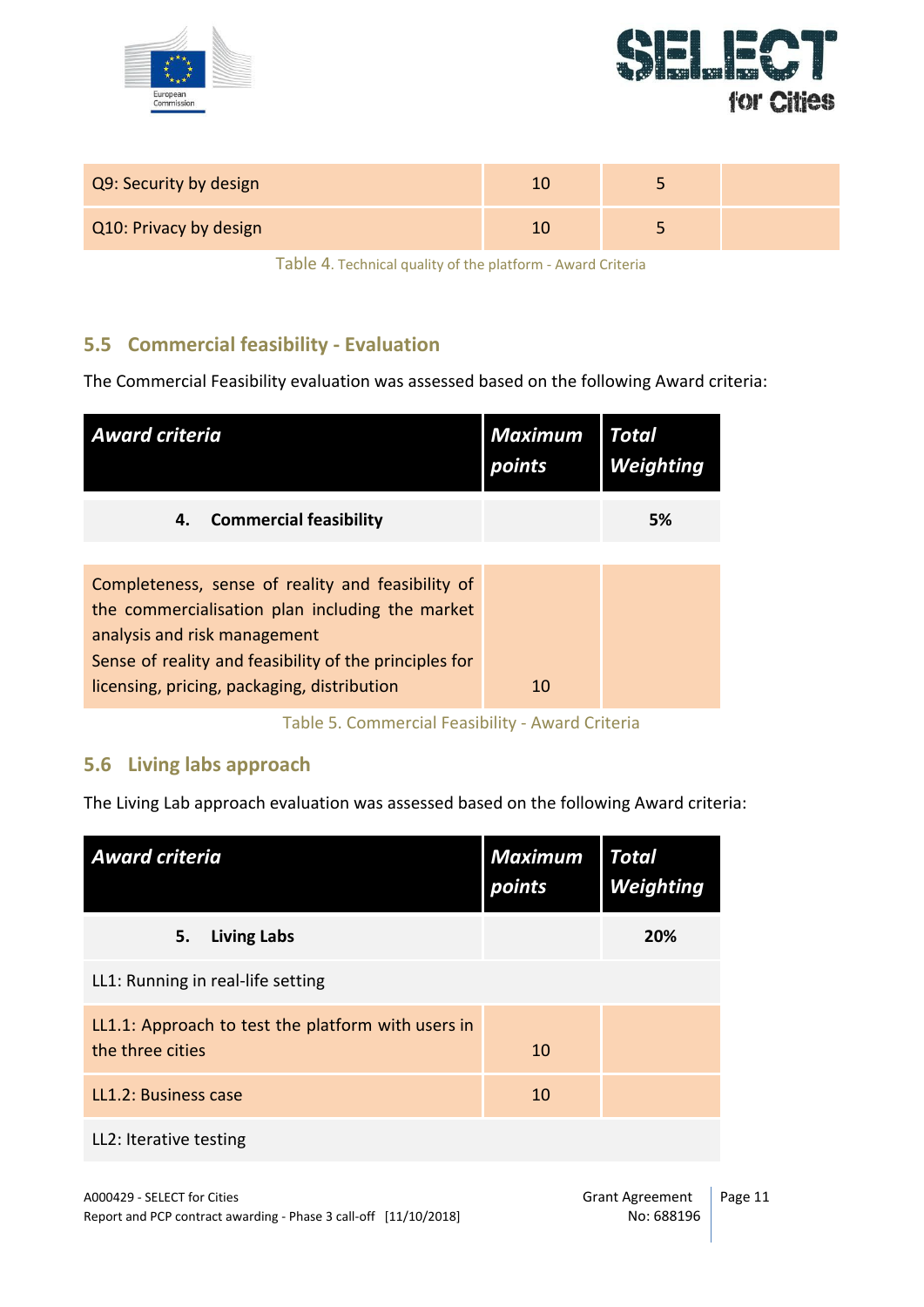



| 10 |  |
|----|--|
| 10 |  |
|    |  |
| 10 |  |
| 10 |  |
| 10 |  |
|    |  |
| 10 |  |
|    |  |
| 10 |  |
|    |  |

Table 6. Living labs - Award Criteria

## <span id="page-11-0"></span>**6 Price**

#### <span id="page-11-1"></span>**6.1 Criteria**

| <b>Award criteria</b>                                                    | <b>Maximum</b><br>points | <b>Total</b><br><b>Weighting</b> |
|--------------------------------------------------------------------------|--------------------------|----------------------------------|
| <b>Price</b><br>6.                                                       |                          | 30%                              |
| Binding contract price for carrying out the work in<br>the present phase | 10                       |                                  |
| Table 7. Price criteria - Award Criteria                                 |                          |                                  |

<span id="page-11-2"></span>**6.2 Evaluation**

The Tenderers' Actual Price for Phase 3 (present phase) was evaluated according to the formula: